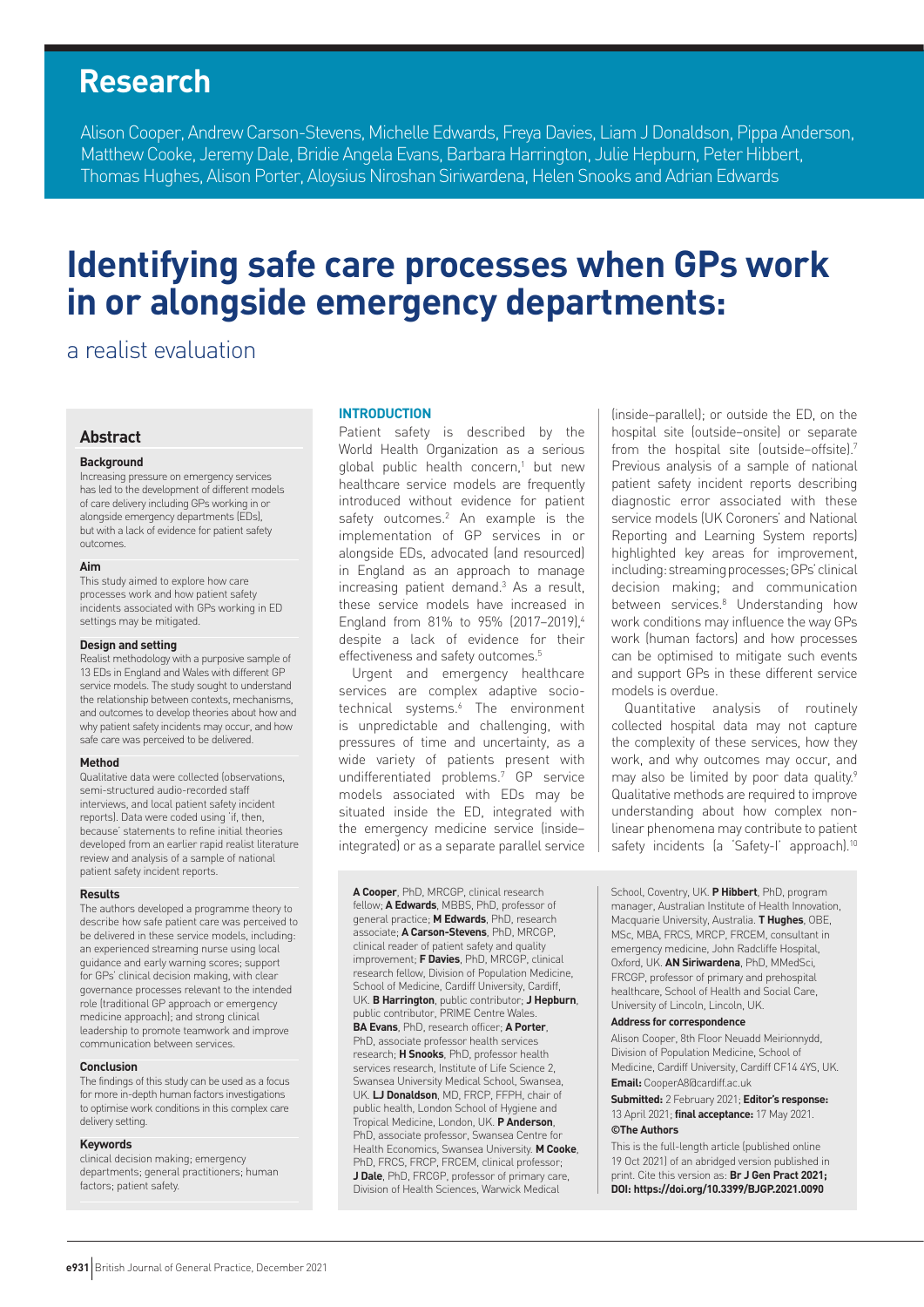#### **How this fits in**

New healthcare service models are often introduced without evidence for patient safety outcomes; this includes GPs working in or alongside emergency departments (EDs). In the present study, realist methodology was used to explore what works, for whom, in what circumstances, and how, in a purposive sample of 13 EDs, to understand how and why patient safety incidents may occur, and how safe care was considered to be delivered. Working in ED settings may influence GPs' clinical decision making: working with a usual GP approach; a more cautious GP approach; choosing for different patients whether to maintain a GP approach or adopt an emergency medicine approach; or adopting an emergency medicine approach. Experienced streaming nurses, clear governance processes to support the intended GP role, and strong clinical leadership to encourage communication and teamwork between services were perceived to facilitate safe patient care in these complex care delivery settings.

They can also be used to explore how human factors enable work to be conducted safely in both expected and unexpected conditions, understanding work-as-done rather than work-as-intended (a 'Safety-II' approach).<sup>11</sup> Theory-driven realist methods are well suited to evaluating such services to explain what works, for whom, in what circumstances, and why, incorporating formal theory to describe how contextual factors may facilitate or inhibit patient safety outcomes<sup>12</sup>

This study aimed to test and refine initial theories developed through an earlier rapid

| Context              | Pre-existing conditions that influence the success or failure of different interventions<br>or programmes                                                                                               |
|----------------------|---------------------------------------------------------------------------------------------------------------------------------------------------------------------------------------------------------|
| Mechanism            | Characteristics of the intervention and people's reaction to it; how it influences their<br>reasoning                                                                                                   |
| Outcome              | Intended and unintended results of the intervention because of a mechanism<br>operating within a context                                                                                                |
| Initial rough theory | An early theory, informed by available evidence, about how, why, for whom, and in<br>what circumstances the intervention is thought to work, described as a context-<br>mechanism-outcome configuration |
| Refined theory       | An initial theory that has been refined using primary or secondary evidence                                                                                                                             |
| Programme theory     | An overall high-level theory summarising how the intervention works, developed<br>using the theories refined from the data                                                                              |
| Formal theory        | Existing social theories used as a lens through which to examine the data; otherwise<br>known as middle-range or substantive theory                                                                     |
|                      |                                                                                                                                                                                                         |

**Box 1. Realist definitions**

realist review,<sup>13</sup> and analysis of national patient safety incident reports,<sup>8</sup> with qualitative data from a purposive sample of 13 case study sites, to explain how care processes are most likely to prevent or mitigate patient safety incidents associated with GPs working in ED settings.

#### **METHOD**

Realist methodology is a theory-driven approach to evaluation, identifying mechanisms that explain how or why contexts relate to outcomes to generate theories described as context–mechanism– outcome (CMO) configurations; specific terminology is defined in Box 1.12 This study followed RAMESES reporting and publication standards (see Supplementary Table S1).14

#### **Case site selection**

Case sites (hospitals) were recruited from responders to a national survey, followed up by a key informant telephone interview with the site clinical lead.<sup>15</sup> An online survey was sent to the clinical directors of all type 1 EDs (24-hour consultant-led units with full resuscitation facilities) in England  $(n = 171)$ and Wales  $[n = 13]$  on behalf of both the 'GPs in EDs'16 and 'General Practitioners and Emergency Departments' (GPED)<sup>17</sup> study teams (both with the same funder). The aim was to capture data about the GP services being provided in or alongside EDs and how they worked, to inform a taxonomy of GP–ED models for both studies. The published taxonomy contains further information about the survey process and results.7

This study had survey responses from 71 English and 6 Welsh sites  $(n = 77/184)$ , 42%). The GPED team also provided data for 41 English departments from Care Quality Commission reports and NHS England, totalling information on 62%  $(n = 118/189)$ of type 1 EDs in England and Wales.<sup>7</sup> As a gauge of non-response bias, the study's 71 English survey responders included 82% ( $n = 58/71$ ) who had applied for capital bid (GP streaming) funding, compared with 84% of the 100 non-responders in England. The 13 case sites were purposively selected according to variables listed in Box 2 to ensure they covered a range of models and contexts. The included sample of anonymised case study sites and characteristics is listed in Supplementary Table S2. Classified by the taxonomy, these included:

• three 'inside-integrated' models;

• four 'inside–parallel' models (one was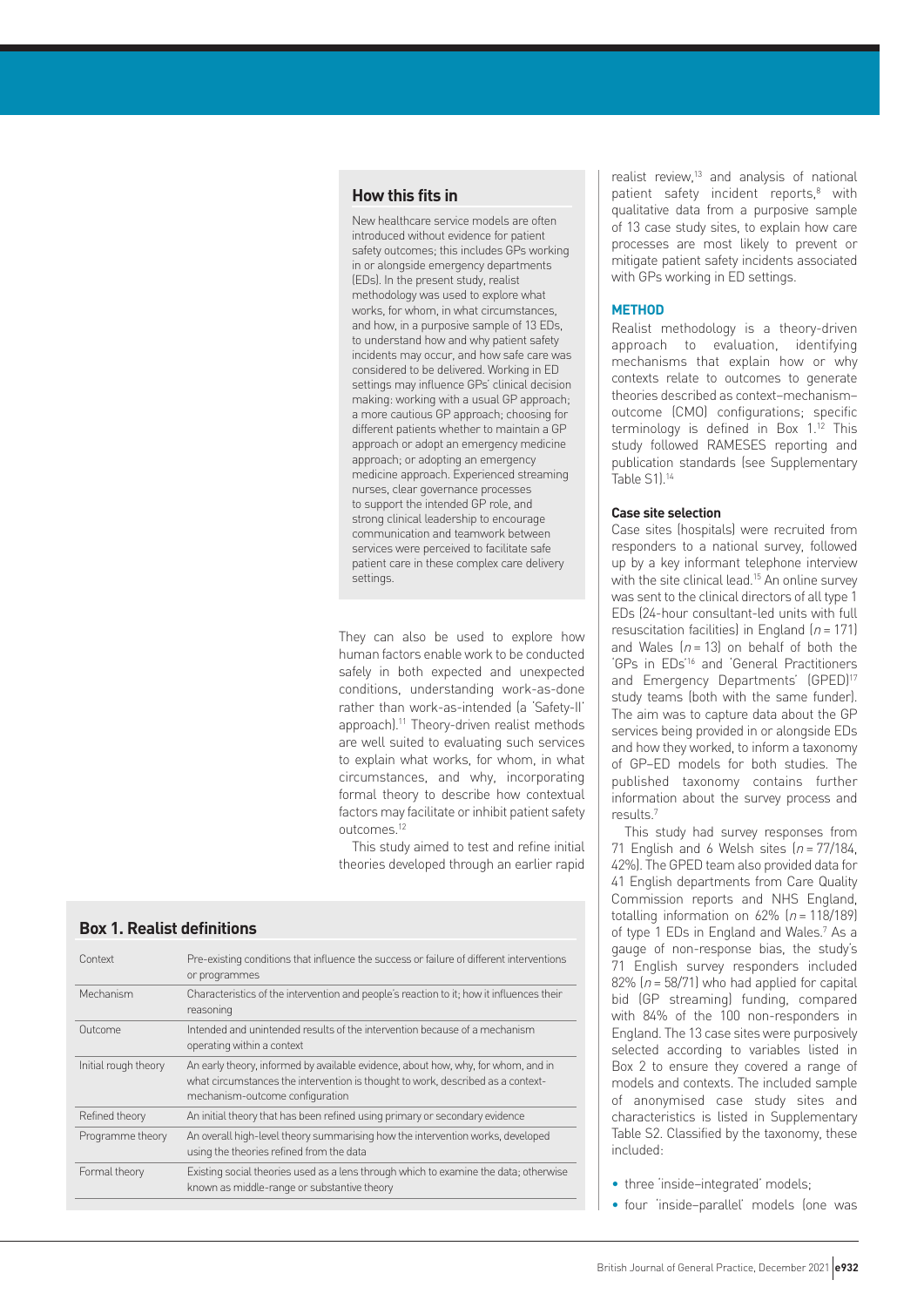#### **Box 1. Variables used to purposively sample emergency departments**

- GP service implemented in the emergency department since 2010
- Different service models: inside–integrated; inside–parallel; outside–onsite; and sites with no GP service
- Spread of geographical locations in England and Wales
- Variety of contexts including hospitals in rural and urban locations/towns, small and large hospitals, and higher versus lower attendances
- Variation in patient streaming methods who streams, streaming criteria, and guidance
- Variation in the physical layout of the GP service in relation to the ED
- Variation in relationships with the GP out-of-hours service

reclassified following the visit);

• three 'outside–onsite' models; and

• three sites without a GP service model.

#### **Data collection**

Two researchers visited all sites with a GP service  $(n = 10)$  for 2-4 days (mean 3 days) and individually conducted a 1-day visit at control sites between January 2018 and April 2019. The study conducted observations, including informal interviews; semi-structured audio-recorded realist interviews; and analysed local patient safety incident reports.

Observations. The authors spent time in reception and clinical areas (but did not observe clinical consultations) and observed triage and streaming processes. The authors opportunistically introduced themselves to a wide range of staff and asked questions to test various theories. When it was not possible to talk with staff, the authors observed how the systems worked, taking handwritten fieldnotes that were typed the same evening.

The authors met every 2 hours during the day to discuss findings, refer to the list of initial theories, and identify evidence gaps for theory testing. Eight visits were conducted midweek (usually Monday to Wednesday), with six visits, including observations, in the evening. Two visits were conducted over a weekend. Where possible, an exit interview was held with the clinical director, before leaving, to assist theory refinement.

Staff realist interviews. The clinical director, ED staff, and GPs were recruited during case site visits for audio-recorded interviews on site in a private area, or, later, via telephone; these were then transcribed verbatim. The realist teacher–learner interview technique was used where initial theories are presented to the participant to explore how mechanisms in different contexts may result in intended and unintended outcomes; see Supplementary Table S3 for an example of the interview guide.18

Local patient safety incident reports. Up to four separate requests were made for reports relevant to the GP service at each participating site (excluding those with no GPs). These data were usually in the form of printed anonymised reports that were given, in person, to the researcher who copied the free text directly onto a remotely accessed secure computer platform (PISA platform) at Cardiff University.

#### **Data analysis**

Themes were analysed based on the initial theories generated through a rapid realist review,<sup>13</sup> and analysis of national patient safety incident reports (Table 1).8 NVivo (version 11) was used to support categorisation of data, with separate folders for documents relevant to each GP service model (inside–integrated, inside– parallel, outside–onsite, and no GPs). The authors coded data using 'if, then, because' statements to capture the nuance of different contexts.19 The level of qualitative evidence was classified supporting these statements in a hierarchy based on metaethnography principles.<sup>20</sup> Findings were discussed weekly within the study team and co-applicants, including patient and public representatives, going back to the data for further information or clarification as required.

#### **Data synthesis**

High-level themes and positive and negative outcomes, grouped with mechanisms at individual, department, and wider system levels, were used as a coding framework to categorise the statements across folders. The authors then used Microsoft Excel to consolidate statements into CMO configurations.19 The authors mapped CMO configurations developed for each GP service model between service models, synthesising using Pawson's theory-building processes (juxtaposition, reconciliation, adjudication, and consolidation).<sup>21</sup> The authors then developed a master Excel file to capture the whole process and populate the evidence (where available) for refined CMO configuration development.

#### **Incorporating formal theory**

The authors then incorporated Croskerry's dual-process model of reasoning to help explain GPs' clinical decision making in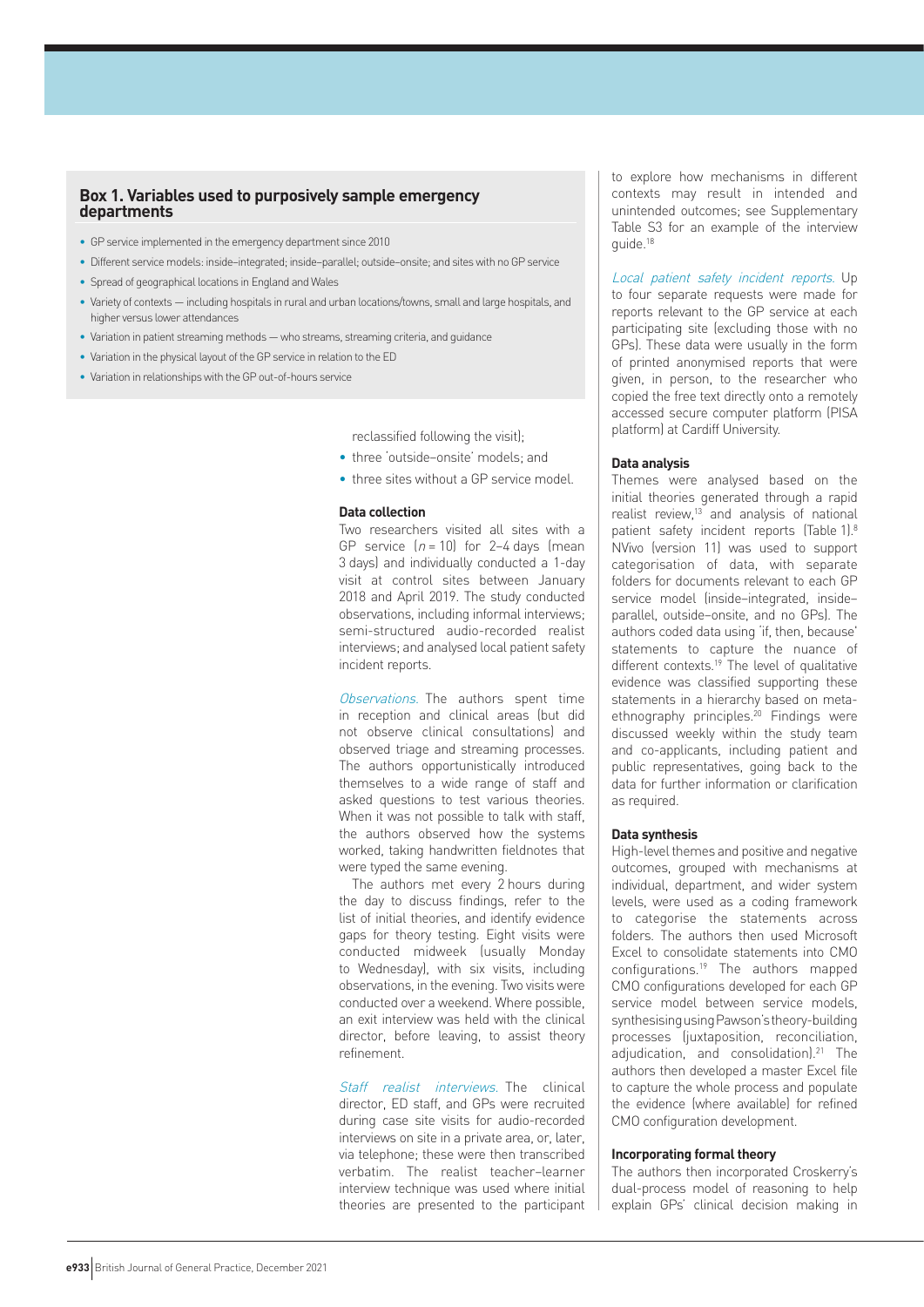|                                                 | Example of supporting verbatim quote                                                     | place I think. '[Emergency consultant, hospital 10, outside-onsite model]<br>front because it's an extremely important job getting them in the right<br>appropriate and what is not  There's always a temptation amongst the<br>that's definitely the wrong thing to do, we have to have experience up<br>simply to keep the most skilled people seeing the sickest patients, but<br>nursing staff to put a less experienced person on streaming or triage<br>member of staff, working within fairly broad parameters of what is<br>In the end what it really boils down to is having an experienced                                                                                                                          | come to A&E never ceases to amaze me  Does it mean I investigate<br>I think that the group of patients I see in A&E is very different to the<br>quicker to be concerned with an A&E patient than I would be with a<br>more? No, I don't think it does, it just means <b>I listen very carefully to</b><br>general practice patient. The ability of the patients to self-select to<br>the history and examine very carefully. That's my own perception.<br>patients that I see in general practice, so my level of concern, <b>I'm</b><br>GP, hospital 3, inside-integrated model)                                                                                                                                    | the F2 is sitting next to them seeing a similar patient, and the F2 is going<br>that there's a GP sitting in the department, seeing a frail elderly patient,<br>'Why are you sending your patient home and I'm admitting mine?"<br>One of the biggest things we didn't expect is the effect of education,<br>something that we didn't expect that we've really benefited from.<br>the amount of cross-fertilisation knowledge and support $\kappa$ as<br>Clinical director, hospital 14, inside-integrated model) |                                                                                  |
|-------------------------------------------------|------------------------------------------------------------------------------------------|-------------------------------------------------------------------------------------------------------------------------------------------------------------------------------------------------------------------------------------------------------------------------------------------------------------------------------------------------------------------------------------------------------------------------------------------------------------------------------------------------------------------------------------------------------------------------------------------------------------------------------------------------------------------------------------------------------------------------------|----------------------------------------------------------------------------------------------------------------------------------------------------------------------------------------------------------------------------------------------------------------------------------------------------------------------------------------------------------------------------------------------------------------------------------------------------------------------------------------------------------------------------------------------------------------------------------------------------------------------------------------------------------------------------------------------------------------------|-------------------------------------------------------------------------------------------------------------------------------------------------------------------------------------------------------------------------------------------------------------------------------------------------------------------------------------------------------------------------------------------------------------------------------------------------------------------------------------------------------------------|----------------------------------------------------------------------------------|
| d as context-mechanism-outcome configurations   | Refined theory from case site qualitative data                                           | then the nurse understands which conditions are appropriate for the GP<br>scores, with guidance based on the local GP service provision, and there<br>service [M], uses <b>clinical judgement and early warning scores</b> to identify<br>is good communication between services about capacity and skillset [C]<br>streaming is conducted by an <b>experienced nurse</b> , using early warning<br>sick patients [M], is aware of the flow and capacity in different streams<br>based on experience and learning (M) then patients with appropriate<br>in the department (M), and the department modifies the process<br>If there is adequate staffing to meet standard triage targets and<br>conditions will be streamed (O) | serious diagnoses [M], refer to guidance when acute investigation/referral<br>If GPs work in emergency departments with <b>clear governance processes</b> ;<br>actively consider prevalence of more serious diseases that may present<br>may be necessary to exclude serious disease [M]; and use safety netting<br>to help manage diagnostic uncertainty (M), then safe patient care will be<br>to the emergency department setting [M]; use <b>clinical skills to rule out</b><br>are aware of their intended role and expectation depending on their<br>experience, skillset, and patient demand (C); use communication<br>skills to gather patient information for hypothesis generation [M];<br>facilitated [0] | Service models with strong clinical leadership, employing experienced,<br>reqular GPs with opportunity for face-to-face communication between<br>encourages interprofessional communication and learning $[M]$ and<br>clinical leadership that promotes mutual respect $[M]$ , encourages<br>services and compatible computer systems $(C)$ , with a culture that<br>communication between services and teamwork to facilitate safe<br>patient care [0]                                                           |                                                                                  |
| Table 1. Initial and refined theories described | Initial theory from rapid realist review and<br>national patient safety incident reports | for the GP service (because of unclear guidance<br>or inexperience] [M] or the initial assessment<br>is inadequate (limited history or lack of basic<br>physiological observations) [M] then higher-<br>is unclear which patients are appropriate<br>department (C) but the streaming nurse<br>risk patients may be streamed to the<br>If patients present to the emergency<br>GP service [0]                                                                                                                                                                                                                                                                                                                                 | of framing or anchoring cognitive biases (M),<br>availability or representativeness cognitive<br>making of the streaming nurse and at risk<br>or may incorporate their usual community<br>their diagnostic reasoning and be at risk of<br>pre-test probability of serious illness into<br>departments seeing streamed patients (C)<br>may be influenced by the prior decision<br>GPs working in or alongside emergency<br>knowledge or skillset for the patients'<br>biases (M), or may have inadequate<br>condition [M] and may be at risk of<br>mismanaging the patient (O).                                                                                                                                       | If there is <b>poor communication</b> between the<br>about capacity [M] and inadequate referral<br>pathways [M] then patient assessment and<br>GP service and the emergency department<br>service (C) because of a lack of awareness<br>treatment may be delayed [O]                                                                                                                                                                                                                                              | a-See Table 2 for further nuanced CMOs. C = context. M = mechanism. O = outcome. |
|                                                 | Process                                                                                  | 1. Streaming<br>decisions                                                                                                                                                                                                                                                                                                                                                                                                                                                                                                                                                                                                                                                                                                     | decision making <sup>a</sup><br>2. GPs' clinical                                                                                                                                                                                                                                                                                                                                                                                                                                                                                                                                                                                                                                                                     | 3. Communication<br>between services                                                                                                                                                                                                                                                                                                                                                                                                                                                                              |                                                                                  |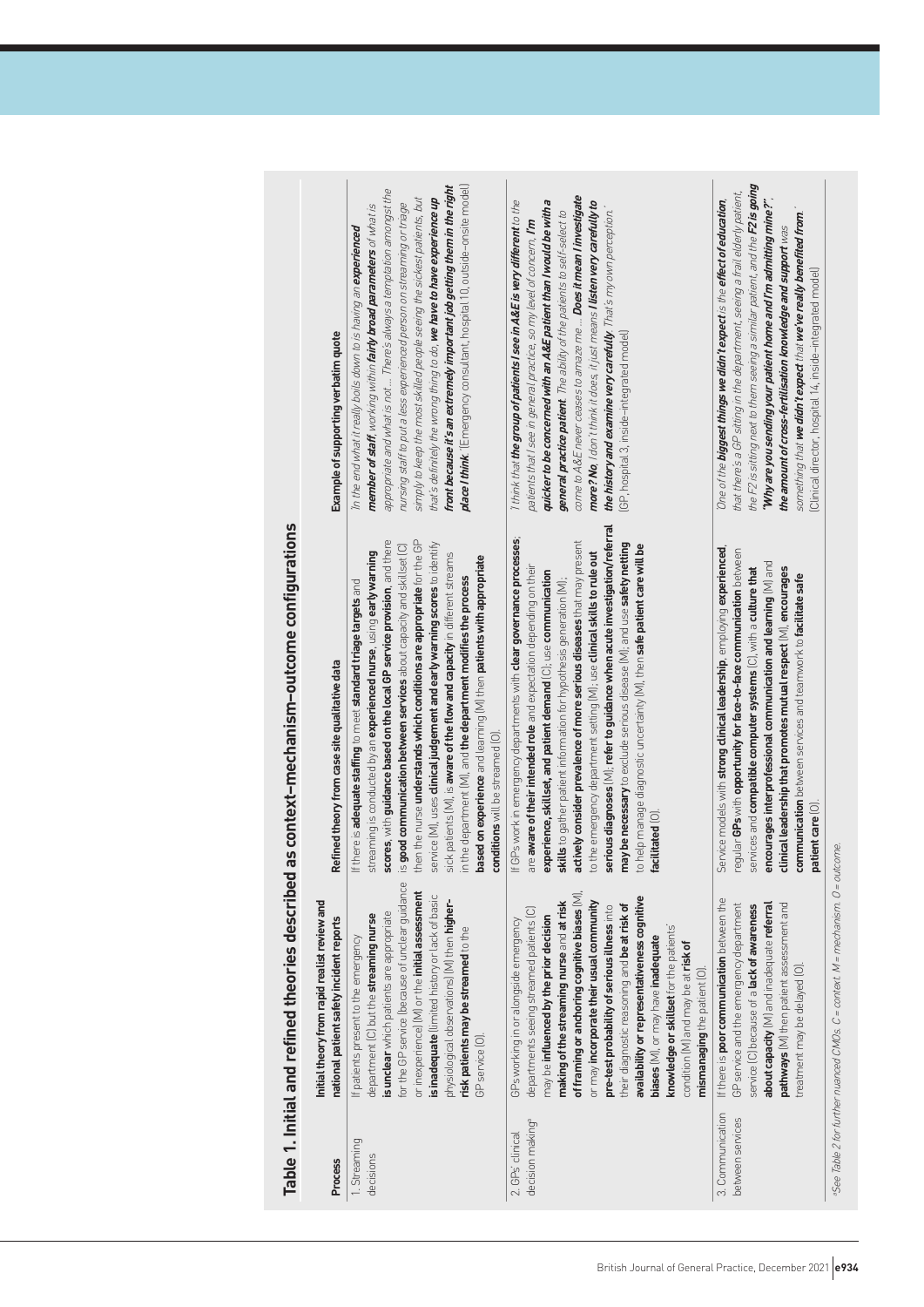|                                                                                               | lahus urber 1999 lahus dan 1999 lahus di keluar di keluar di keluar di keluar di keluar di keluar di keluar di mengentuk di keluar di keluar di keluar di keluar di keluar di keluar di keluar di keluar di keluar di keluar d                                                                         |                                                                                                                                                                                                                                                 |                                                                                                                                                                                                       |                                                                                                                                                                                                                                                                                                                                                                                                                                                                              |
|-----------------------------------------------------------------------------------------------|--------------------------------------------------------------------------------------------------------------------------------------------------------------------------------------------------------------------------------------------------------------------------------------------------------|-------------------------------------------------------------------------------------------------------------------------------------------------------------------------------------------------------------------------------------------------|-------------------------------------------------------------------------------------------------------------------------------------------------------------------------------------------------------|------------------------------------------------------------------------------------------------------------------------------------------------------------------------------------------------------------------------------------------------------------------------------------------------------------------------------------------------------------------------------------------------------------------------------------------------------------------------------|
| Impact on clinical<br>decision making                                                         | <b>Contextual factors</b>                                                                                                                                                                                                                                                                              | Mechanisms                                                                                                                                                                                                                                      | <b>Outcomes</b>                                                                                                                                                                                       | Example of supporting verbatim quote                                                                                                                                                                                                                                                                                                                                                                                                                                         |
| (perceived similar pre-test<br>probability of serious<br>Usual GP approach<br>disease)        | If GPs who are experienced and confident in their<br>being appropriate for the GP service who they<br>clinical skills work in or alongside emergency<br>investigations, seeing patients identified as<br>perceive are a similar cohort to usual<br>departments without access to acute<br>primary care | uncertainty; use safety netting<br>techniques; and admit patients<br>they use their <b>dinical skills</b><br>to 'rule out worst case'<br>are comfortable with<br>if they require acute<br>investigation                                         | to safely use a GP<br>approach.                                                                                                                                                                       | just because we re in a hospital, we <b>don't do anything differently</b><br>The general theme we say to our GPs is we shouldn't work any<br>If we need to admit people, we would obviously send them round<br>differently here than we would do if we sat in our practices,<br>as we normally would, in a practice, we're not trying to be a<br>mini A&E here and do anything differently. '(GP, hospital 10,<br>outside-onsite model                                       |
| approach (perceived higher<br>pre-test probability of<br>More cautious GP<br>serious disease) | If GPs who are experienced and confident in their<br>departments with or without access to acute<br>clinical skills work in or alongside emergency<br>investigations, seeing a cohort of patients<br>who they perceive to be higher risk                                                               | they incorporate this higher risk<br>into their clinical decision making;<br>consultations may be longer for<br>the threshold for admission or<br>more thorough history taking;<br>using other acute services for<br>investigation may be lower | but many patients can still<br>be safely managed by<br>using a GP approach.                                                                                                                           | If you select the right patients to see, as a GP in the department,<br>do that little bit more?' (GP, hospital 14, inside-integrated model)<br>do in primary care, but always just having that slight radar on<br>to think OK, is there something else going on, do we need to<br>you should be able to deal with them in a similar way to you                                                                                                                               |
| approach or an emergency<br>Choose when to use a GP<br>department approach                    | If GPs with additional emergency medicine skills<br>and experience work in emergency departments,<br>seeing a wider range of patients with access to<br>acute investigations                                                                                                                           | they can use their clinical<br>skills to assess risk                                                                                                                                                                                            | to choose which patients<br>require acute investigation<br>by a usual GP approach,<br>can be safely managed<br>that they can manage<br>using an emergency<br>medicine approach.<br>and which patients | see and treat and move on; ones that I see and need to admit or<br>and you <b>use the investigations as a tool to help in that decision</b><br>I tend to categorise patients into three groups: ones that I can<br>whatever I decide to do investigation wise, the decision is made<br>early on; and then there's the group in the middle where you're<br>uncertain whether this patient needs urgent admission or not,<br>making: (GP, hospital 3, inside-integrated model) |
| emergency department<br>Expectation to adopt an<br>clinician approach                         | expectation to follow emergency department<br>If GPs work in emergency departments with<br>access to investigations, where there is an<br>protocols, or governance responsibility is<br>had<br>unclear, or patients may have already!<br>investigations requested at triage.                           | investigations in the emergency<br>or have medicolegal concerns.<br>confident in their clinical skills,<br>GPs may feel that they are<br>or they may become less<br>expected to use these<br>department setting,                                | investigations for patients<br>that they would not have<br>requested if they had<br>usual primary care.<br>seen the patient in<br>and may use                                                         | Thinking about defence, if you don't do tests when they're right<br>and I go through that all the time in my head (GP, hospital 14,<br>next to you, and something were to happen, an adverse event,<br>yourself and say why you didn't do those tests, so it's tricky,<br>you would have to be able to stand up to that and defend<br>inside-integrated model)                                                                                                               |

**Table 2. Factors described to influence different approaches to GPs' clinical decision making in emergency department settings** Table 2. Fartors described to influence different approaches to GPs' clinical decision making in emergency denartment settings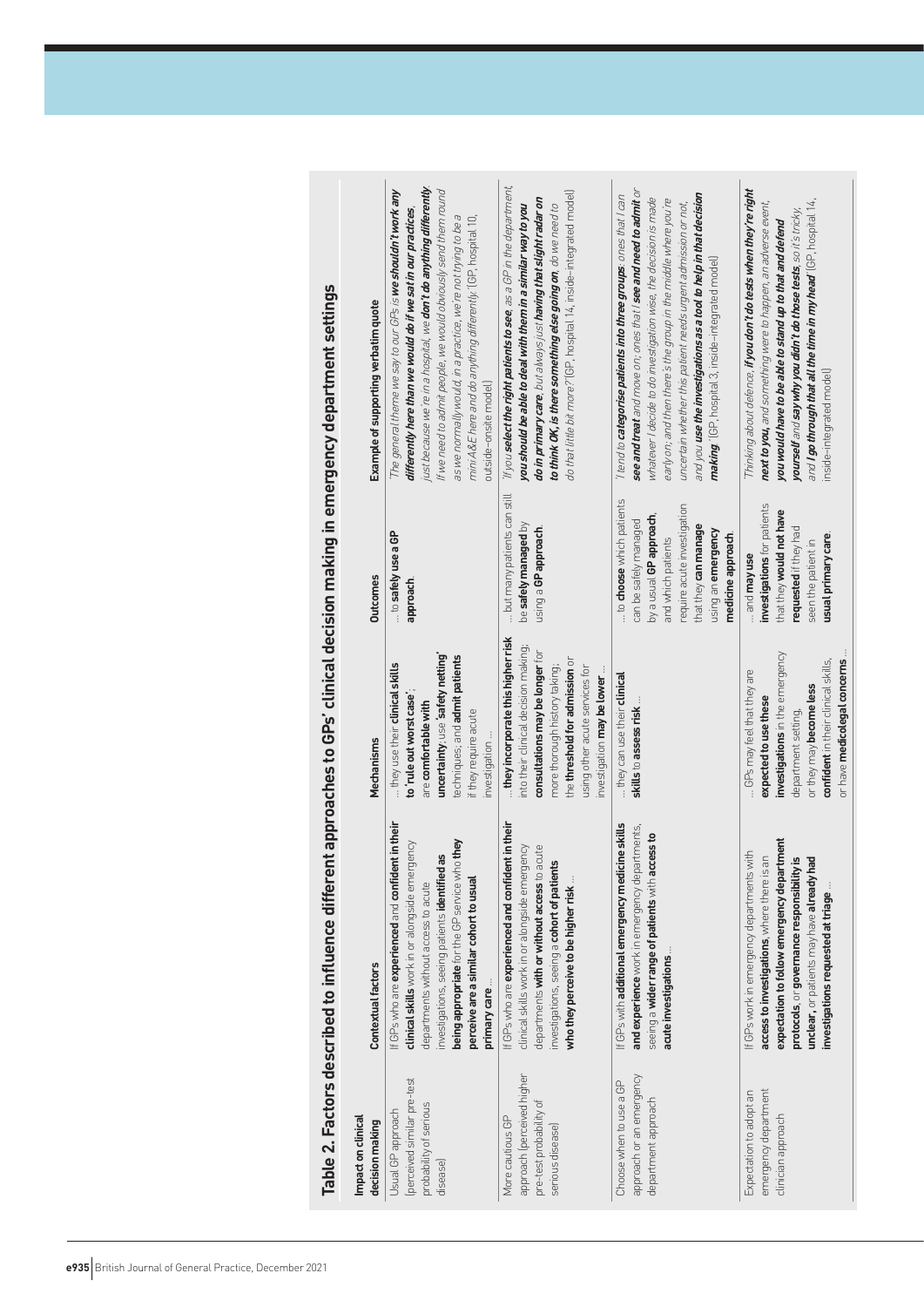ED settings.12,22 The model is based on two distinct decision-making processes: 'System I' and 'System II', originally described by Kahneman.23 'System I' is fast, effortless, intuitive, and automatic; it is typical in diagnostic decision making by experienced clinicians who rely on pattern recognition or shortcuts (heuristics). 'System II' is slow, laborious, and logical.<sup>23</sup> Croskerry applied this to clinical medicine and specifically to ED settings, describing the risks of cognitive biases in these settings.22,24–26 Findings were structured around the diagnostic process of generation, evaluation, and verification.25,26

#### **Stakeholder feedback**

A national stakeholder event was held in Bristol, in December 2019, with a wide range of English- and Welsh-based attendees  $(n = 56)$ , including policymakers and commissioners  $(n = 4)$ , managers  $(n = 6)$ , patient and public contributors  $(n = 13)$ , ED doctors  $(n = 6)$ , nurse practitioners  $(n = 2)$ , GPs  $(n = 5)$ , academics including study co-applicants  $(n = 17)$ , and administrators  $(n = 3)$ . Results were presented and feedback was collected from small-groupfacilitated discussions.

#### **Patient and public involvement**

Patients and public members were involved in the study design and co-applicants in the funded study.<sup>16</sup> They used their experience as NHS patients to contribute to this research. They supported recruitment and involvement of public and patient contributors to the stakeholder event. They were involved in discussing the draft data and preparing this article.<sup>27</sup>

#### **RESULTS**

The authors included data from 66 staff interviews (Supplementary Table S4), fieldnotes from researcher observations at the purposive sample of 13 case sites, and 14 local patient safety incident reports relevant to the GP services (see Supplementary Table S5).

Clinical directors from nine of the 10 hospitals with a GP service had no patient safety concerns and did not describe any patient safety experiences related to the GP service. Two clinical directors from inside– integrated model sites perceived that, since GPs had been working in the department, overall patient safety had *improved* because more experienced, permanent GPs could also give advice to other staff members (hospitals 3 and 8). Safety incidents (and potential risks) regarding the GP service were described by senior staff at one case

site with a GP service (inside–parallel model) and at a site that no longer had GPs working there. These supported the authors' initial theories developed through earlier analysis of a sample of national patient safety incident reports describing diagnostic error associated with GP service models.8

Refined theories from these case site qualitative data focused on staff perceptions about how patient safety incidents, described in the authors' initial theories, could be mitigated. They are presented under the following care processes: facilitating appropriate streaming decisions; supporting GPs' clinical decision making; and improving communication between services (Table 1).

#### **Facilitating appropriate streaming decisions**

Streaming nurses having difficulty identifying patients with appropriate conditions for the GP service was a common theme reported by ED doctors, nurses, and GPs across many case study sites (hospitals 4, 6, 9, and 10):

'It's a bit hit and miss, it depends on what the help of the triage nurse is … sometimes patients you're seeing are inappropriate, I've seen epiglottitis, which, really, I shouldn't be seeing as a GP in A&E, but there's lots of things that I could be seeing, which I don't end up seeing, because they're deemed to be an A&E case.' (GP, hospital 4, insideparallel model)

An experienced advanced nurse practitioner described junior triage nurses' inexperience as negatively influencing streaming decision making (hospital 10). He described how inexperienced nurses may not explore why patients had presented to the ED with the risk of missing 'red flag' symptoms, such as the possibility of cauda equina syndrome when a patient with chronic back pain presents with a history of incontinence. Understaffing in one case study site was also reported to delay the streaming process and triage because the streaming nurse also had to administer treatments. Many hospital case study sites were happy to share learning about how and why the streaming process worked well and how it had been modified, such as measuring basic observations, to ensure appropriate patients were streamed to the GPs:

'So, to give you an example of how we've learned … we had a child seen in the triage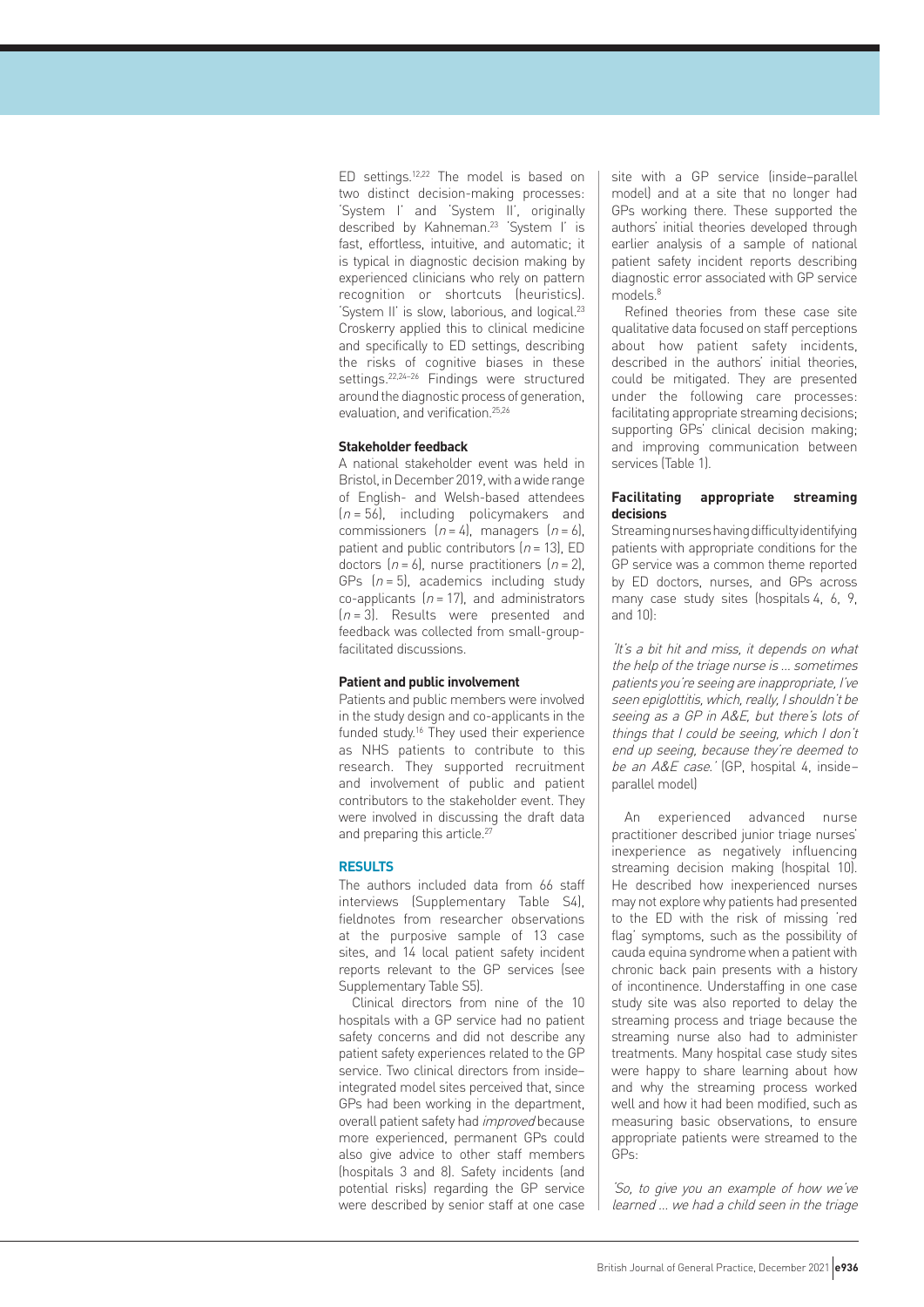room, had the eyeball, went to Urgent Care … thankfully, the GP picked up that this was a sick child, got them to the resus room, ended up in intensive care. So, we had a very rapid learning and a very rapid PDSA [Plan Do Study Act] cycle there.' (Clinical director, hospital 3, inside–integrated model)

Guidance relevant to the local GP service was considered important but an experienced streaming nurse who could use their clinical judgement was felt to be essential (hospitals 7, 9, and 10). Appropriate communication between services allowed the streaming nurse to understand the capacity of the different streams (situation awareness), which again influenced streaming decisions (hospital 10).

#### **Supporting GPs' clinical decision making**

There was some evidence of GPs working within integrated service models seeing a wider range of patients, with some reports of fracture mismanagement (hospitals 4 and 14) and not following standard ED child safeguarding protocols (hospitals 3 and 4):

'A child was seen who was known to have had input from social services … and the GP had seen them, and they really should have rung social services just to alert them that the patient had been seen … but they just seemed to maybe not have quite the right level of concern and appreciation of the need to keep social services involved.' (Clinical director, hospital 4, inside–parallel model)

Unclear governance processes across different commissioning organisations, including job description, induction, and supervision requirements, were felt, by a senior consultant at one site, to contribute to confusion about which patients the GP service should be managing:

'I was concerned from the outset, really, about the lack of clarity behind where was the governance, what were they supposed to be seeing, was it within their normal scope of practice … We had an incident of a missed cervical spine fracture.' (Emergency consultant, hospital 4, inside–parallel model)

Four CMO configurations were developed from GP interview data (Table 2) to describe how working in ED settings influenced (or did not influence) their use of acute investigations and clinical decision making: a usual GP approach; a more cautious GP approach; the choice to take a GP approach or an emergency medicine approach; and the expectation to adopt an emergency medicine approach. Croskerry's framework was then applied to consider the risks of cognitive errors at different stages of the diagnostic process and further refine these theories.<sup>25,26</sup>

Diagnosis generation. Generation of one or more diagnostic hypotheses begins early in the process, even before the clinical encounter with the patient has begun.<sup>25</sup> GPs described making early clinical decisions, before the patient had been seen, based on the written triage notes, sending inappropriate patients back to the ED if necessary. Establishing the acuity of the patient's condition was a common strategy described by GPs working in ED settings: categorising patients into those who required immediate medical attention or investigation and those who did not, rather than focusing on a specific diagnosis:

'It's a different approach to working in the community where there's usually nothing serious — it's important not to miss a serious diagnosis. My approach: are there red flags? If not, can I treat it? Can I redirect?' (Comments from GP fieldnotes, hospital 9, inside–parallel model)

GPs' perceptions of the 'pre-test' prevalence of serious disease, and whether the cohort of patients was similar to usual primary care patients or a higher-risk group, was described to impact their clinical decision making. GPs who perceived the cohort of patients as higher risk described a different level of concern and management of risk in the ED than in usual primary care. Initial information gathering from the patient, to understand why they had presented to the ED that day, and the background of the presenting complaint, was described by some experienced GPs as key to diagnostic decision making.

Diagnostic evaluation. Many GPs described excluding serious disease by ruling out the 'worst case' as the priority, $28$  often through careful history and examination, even if acute investigations were available. However, some GPs described a lower threshold to admit patients for investigation to exclude serious disease than they would in the community setting because of the increased prevalence of serious illness in ED settings.

Diagnostic verification. GPs described the priority being to exclude serious disease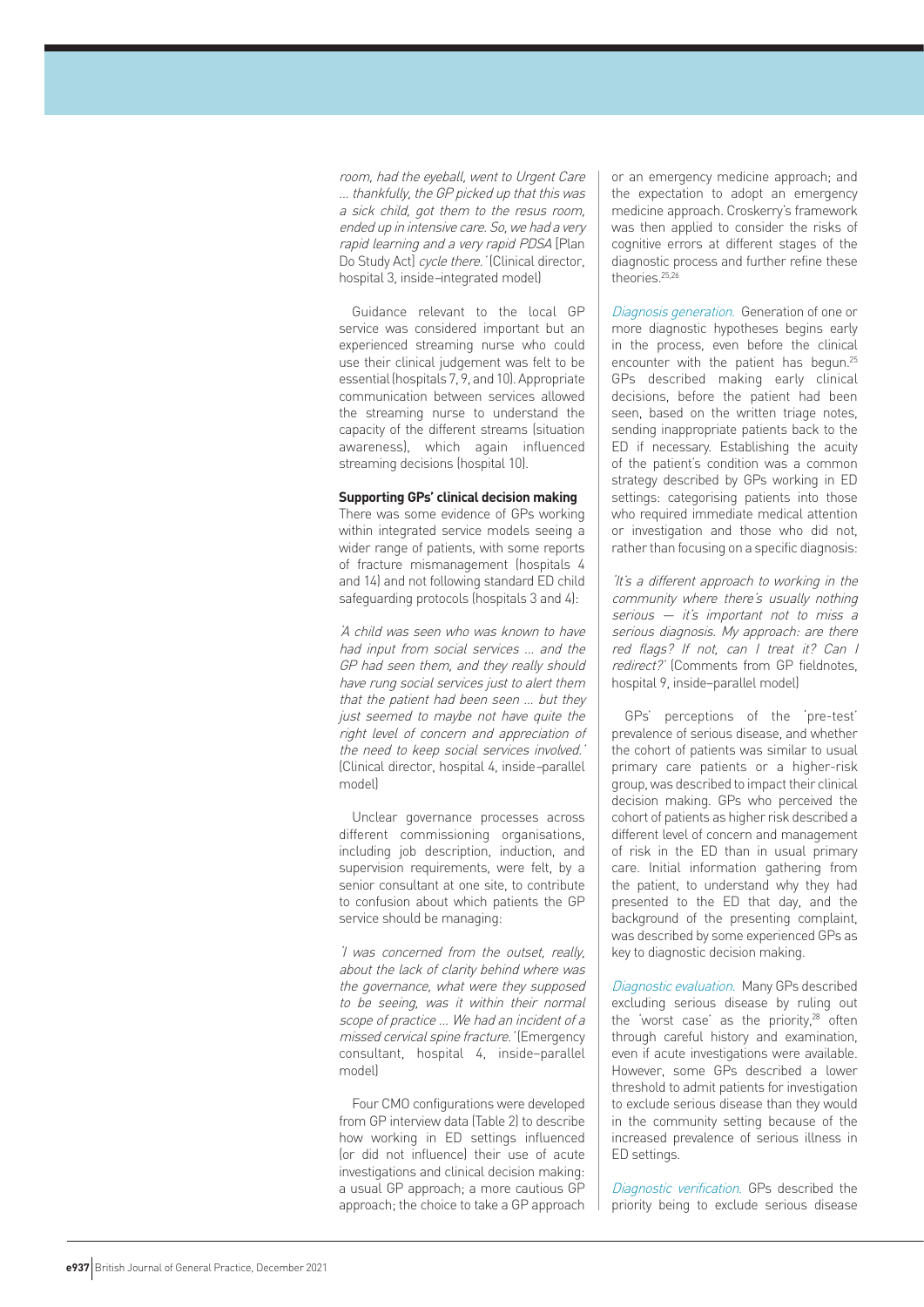rather than making an actual diagnosis, which may not be possible because of limitations of the service:

'For me, my sort of mental triage system is "Do I need to admit you, yes or no, and can I deal with your issue now", i.e. is it long term, in which case I probably can't do very much, because I don't have access to all of your notes and it's not very practical, I can't organise blood tests, I can't organise scans … in which case I'll have to send you back to your GP.' (GP, hospital 7, inside–parallel model)

The strategy of 'safety netting' was described as good practice to help manage diagnostic uncertainty — advising patients of potential worsening symptoms and when further medical advice should be sought.<sup>29</sup>

#### **Improving communication between services**

Some hospital case sites were observed or reported to have limited communication between the GP and ED services. Incompatible computer systems were linked to two patient safety incidents, where patient assessment and treatment had been delayed (hospitals 3 and 6) (Supplementary Table S5). Receptionists at another case site described how they had three different computer systems to operate (for the ED, the GP–ED service, and the GP out-of-hours service), which led to duplicate patient entries on different systems and increased the likelihood of patients becoming lost in or between the different systems (hospital 7).

The layout of the department, with distance between the services limiting face-to-face communication, was felt to contribute to very limited communication between services at one site (hospital 11):

'We're not very integrated with the ED and we don't, we don't feel very integrated, it still feels a bit us and them.' (GP, hospital 11, outside–onsite model)

 An 'us and them' culture was observed and reported at another site (despite there being good opportunity for face-to-face communication with the GPs working out of an ED cubicle). At this site, juniors were not encouraged to ask the GPs for advice (hospital 4).

Another site, however, with a separate GP service, reported good communication through the senior nursing team, reviewing on-the-day capacity and skillsets, and moving staff between services to meet patient demand. The integrated GP services reported good communication, which was perceived to promote interprofessional learning. At these sites the GPs were employed on a regular, rather than locum, basis and there were good opportunities for face-to-face communication. GPs were described, not only to give clinical advice, but also to provide advice on primary care referral pathways, which ED staff reported as helpful. The authors observed a sense of multidisciplinary respect, trust, and teamwork, with clear ED clinical leadership (hospitals 3, 8, and 14). Strong GP leadership was seen at several case study sites, and was also reported to improve communication between the services and perceived to improve patient safety (hospitals 3, 10, and 14).

#### **Programme theory**

This study's findings were summarised in a programme theory, conceptualising the complexity of patients and pathways, to describe factors perceived to facilitate GPs delivering safe patient care in or alongside EDs (Supplementary Figure S1).

#### **DISCUSSION**

#### **Summary**

A programme theory was developed from observations, incident reports, and in-depth realist interviews to describe how safe patient care was perceived to be delivered when GPs work in or alongside EDs: experienced streaming nurses using early warning scores and local guidance to facilitate appropriate streaming decisions; clear governance processes to support GPs' clinical decision making depending on the intended role (traditional GP or emergency medicine clinician); and compatible computer systems, experienced regular GPs, and strong clinical leadership to encourage communication and teamwork between the emergency and GP services.

#### **Strengths and limitations**

Thirteen case study sites were purposively recruited for theory testing and refinement (including different service models in different sized hospitals, geographically spread across England and Wales). These were visited by the same two researchers who applied a consistent realist approach, testing and refining initial theories developed from the literature,13 and analysis of national patient safety incident reports.<sup>8</sup> through realist teacher–learner interview techniques to explore how human factors influenced clinical risk and work-as-done rather than work-as-intended, when GPs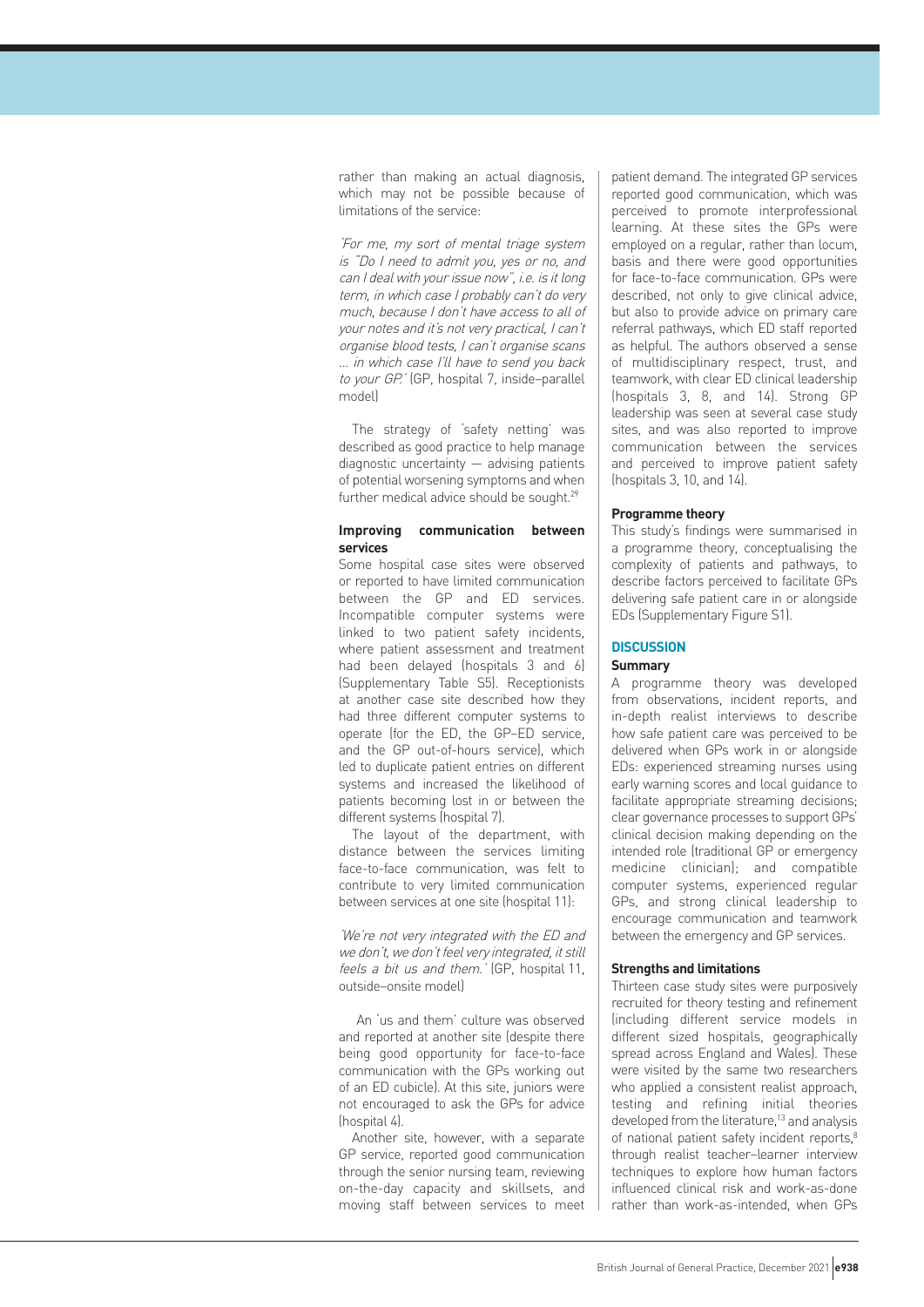#### **Funding**

This study is funded by the National Institute for Health Research (NIHR) Health Services and Delivery Research Project 15/145/04. The views expressed are those of the authors and not necessarily those of the NIHR or the Department of Health and Social Care.

#### **Ethical approval**

The fieldwork for case study site visits, local patient safety incident report analysis, and staff and patient interviews were carried out after ethical approval from Wales Research Ethics Committee on 23 July 2017 (reference: 17/WA/0328).

#### **Provenance**

Freely submitted; externally peer reviewed.

#### **Competing interests**

The authors have declared no competing interests.

#### **Acknowledgements**

The authors would like to thank study team members (Delyth Price, Nigel Pearson, Charlotte Bonner-Evans, Alan Watkins, and Saiful Islam) and staff at case study sites for their contributions to this work.

#### **Open access**

This article is Open Access: CC BY 4.0 licence (http://creativecommons.org/ licences/by/4.0/).

#### **Discuss this article**

Contribute and read comments about this article: **bjgp.org/letters**

worked in these settings.<sup>11,18</sup> Longer visits and observations of clinical consultations, rather than interview data subject to staff and researcher perceptions, would have provided stronger evidence about 'workas-done'. Quantitative data are required to understand the effects of GPs working in EDs on safety outcomes, and on comparative effects with other professional groups.

The work was conducted as part of a larger study that dictated the sampling approach. Selecting sites from a national survey, with a response rate of 42%, limited sampling, although the authors had information on an additional 20% of hospitals, collectively with no evidence of non-response bias.7 No sites were recruited where GPs screened patients at the front door in a gatekeeper role; however, there may be departments operating this service model, of which the authors were unaware.

#### **Comparison with existing literature**

GPs are recognised as low patient safety incident reporters, which may have contributed to the low number of local reports identified.30 There is little national guidance on which ED patients should be streamed to GP services, $5,31$  or by whom, with this study's work supporting an experienced senior nurse over algorithmic methods.32

The dual-process model of reasoning has previously been applied to GPs working in a similar high-risk setting, out-of-hours, where they would not know their patients.<sup>33</sup> Similar management approaches were described: dividing patients into those with serious (or potentially serious) conditions and patients likely to have non-serious conditions; and using 'safety netting' to manage diagnostic uncertainty.<sup>33</sup> An initial patient-guided search, or the 'golden minute', is described as key in the information-gathering stage of the well-known Calgary–Cambridge clinical consultation.34,35 GPs described how they used their communication skills to gather information and to exclude serious disease, which may explain their reduced use of acute investigations.36

Communication failures, exacerbated by hierarchical differences and conflicting roles and role ambiguity, are associated with increased patient safety incidents, 37,38 while interventions to improve communication between healthcare professionals, such as briefings or 'huddles', are associated with improved patient safety outcomes.<sup>39,40</sup> Clinician involvement in leadership positions in hospitals is associated with improved quality of patient care.<sup>41</sup>

#### **Implications for research and practice**

Since this work was conducted, urgent and emergency care services along with almost all NHS service provision have changed because of the COVID-19 pandemic, including telephone screening of ED 'walk-in' attendances<sup>42</sup> and remote GP consultations.43 The learning from this work and human factors concepts can be applied when evaluating these new services for quality improvement purposes, including how streaming (or telephone screening and 'care navigation') decisions are made; how remote consultations may impact on GPs' clinical decision making; and how to promote communication between new emergency service models to ensure improved patient safety.<sup>44</sup>

The complexity of the ED setting and the patients presenting to it, who are often seen by more than one staff member who do not know them, or their previous state of health, provides challenges for staff, including GPs. The authors propose a programme theory to describe how safe care is perceived to be facilitated when GPs work in or alongside EDs, including: appropriate streaming decisions; supporting GPs' clinical decision making; and improving communication between services. These findings can be used as a focus for more in-depth human factors investigations to optimise work conditions in this complex care delivery setting.